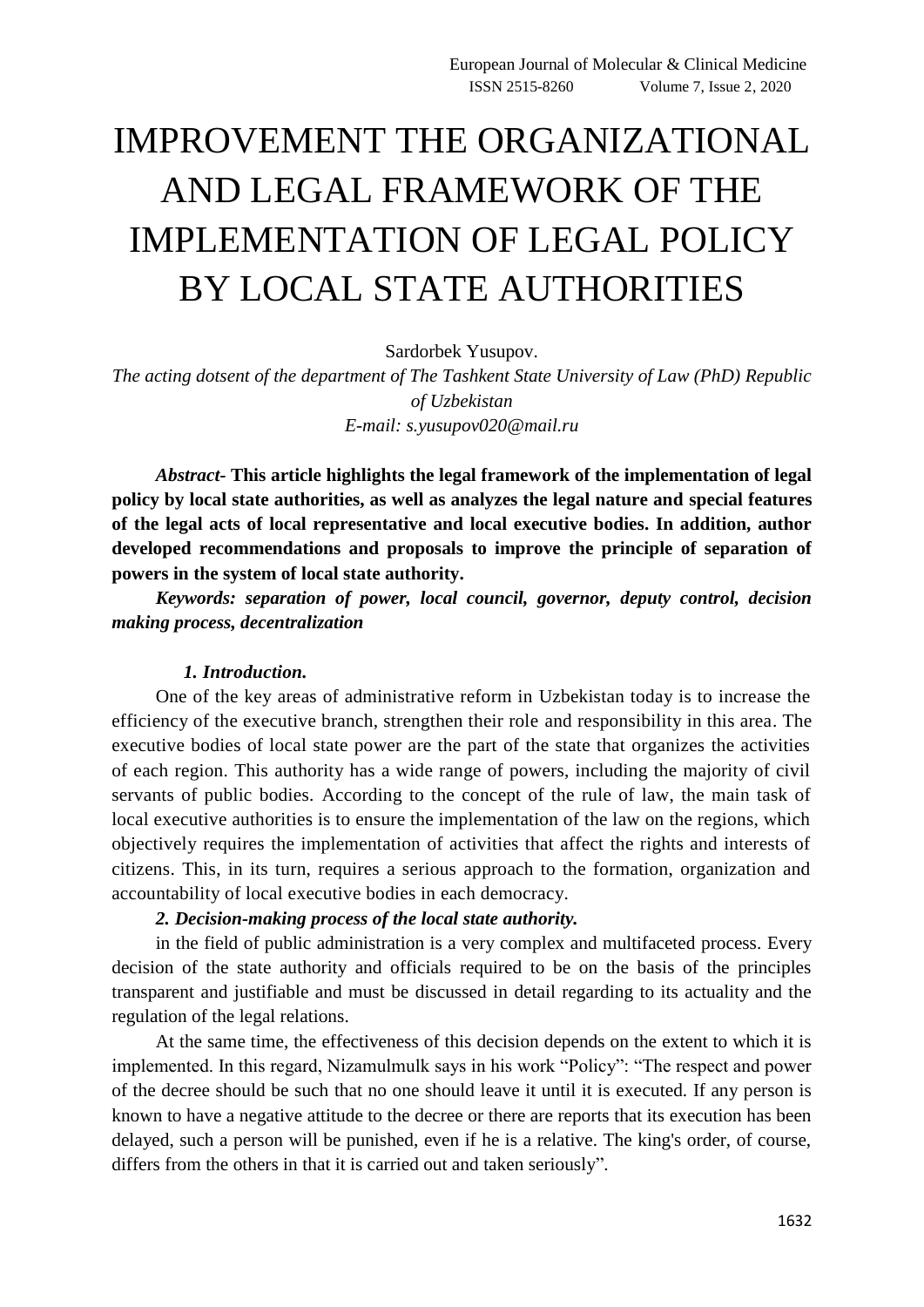According to Article 103 of the Constitution of the Republic of Uzbekistan, "Khokim of region, district and city and town shall exercise his powers in accordance with the principle of one-man management and shall bear personal responsibility for the decisions and actions of the bodies directed by him" The role of local executive power is especially important in the process of reform and transition to democracy.

The main responsibility for ensuring the rights and freedoms of citizens, the implementation of important economic reforms and the organization of a market economy rests with the executive branch. These bodies of public administration play an important role in the enforcement of new democratic laws designed to protect the interests of citizens.

The implementation of legal policy in the activities of local bodies of authorities is closely linked with the effective functioning of the executive and representative bodies, the decisions taken by them and their implementation.

Regarding to this issue On January 20, 2020, President of the Republic of Uzbekistan Shavkat Mirziyoyev addressed the first session of the newly elected Senate of the Oliy Majlis, noted that: Now it's not the time to complain that the executive power is not working well. Who should control over the activities of the executive body? First of all, senators? The more active the lower councils are, the more effective the work of the Senate will be. The active use of the executive branch on the territories is very depend on our senators. The senators should hear the reports of the local leaders and bring the issues at the republican level to be discussed to the Senate. "

The technologies and mechanisms used in decision-making in the field of public administration depend on the following factors:

- processes that have a qualitatively specific appearance and shape;
- the peculiarities of these processes;
- the area in which these processes take place;
- to the subjects involved in these processes;
- stable conditions and other factors.

Decisions made by the authorities reflect the balance of political forces, the interests of nations and different social strata. Therefore, the field of state governance has its own characteristics. This is also not accidental, as the state carries out a very wide range of work, from determining the political direction of the country to responding to the appeal of an ordinary citizen. The decision-making process largely depends on the legitimacy of public administration. This can be determined by whether there is a legal basis for the work carried out by the state. At the same time, it is very important that the state, first of all, serves the society.

Regarding to this issue Our President in his speech "Critical analysis, strict discipline and self-control and personal responsibility – should be the daily rule of every leader" pointed out that: some leaders of the region, city and district instead of making timely, welldeveloped and well-grounded decisions, it is limited to putting general resolutions on these documents and making assignments. Also, many leaders are accustomed to solving complex problems without leaving the cabinet, "... without a thorough study the conditions of the state affairs on the ground"

World practice shows that the approach to promoting the concept of decentralization of public administration, which involves entrusting local government with certain tasks, such as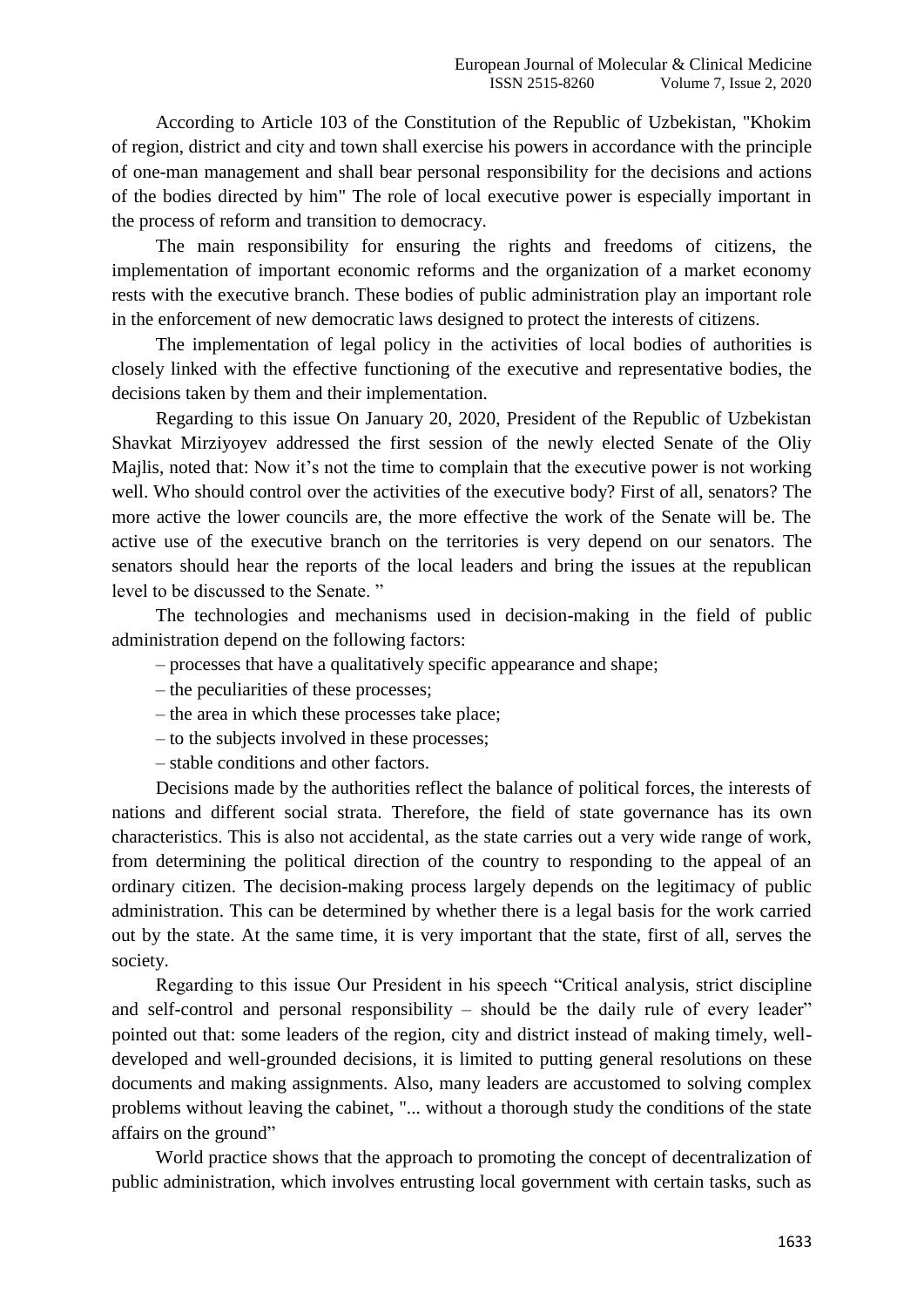decision-making on regional development issues and their individual implementation, is gaining popularity. In this case, from the point of view of achieving development goals, effective public administration on the ground will not only improve the interaction between public administration institutions, but also lead to sustainable and effective regional development.

As a result, it is the ability of regional and district governments to meet the global requirements for the necessary socio-economic changes in the development and implementation of modern approaches to development policy, which will determine the future level of economic and social development of the regions.

#### *3. The separation of power in the system of local governance.*

Chapter XXI of the Constitution of the Republic of Uzbekistan strengthens the constitutional basis for the activities of local authorities of the Republic of Uzbekistan. This provision specified the system of local authorities and executive authorities, the order of organization of their work, their functions, powers and forms of organizational activity. Local state authorities implement the laws of the Republic of Uzbekistan, presidential decrees, and decisions of the highest state authorities and participate in the discussion of issues at the level of national and local significance. Article 99 of the Constitution strengthens that the Kengashes of people's deputies, directed by governors (khokims), are the representative bodies of authority in regions, districts, cities and towns (except towns subordinate to district centres). They shall act upon matters within their competence in accordance with the interests of state and citizens.

The constitution provides for the division of local governance into two independent bodies – representative and executive. Article 1 of the Law on Local state authority clearly states that "Councils of people's deputies in regions, districts and cities are representative bodies of state power. Article 100 of the Constitution of the Republic of Uzbekistan defines the powers of local government.

These powers include ensurance of legality, legal order and security of citizens; economic, social and cultural development within their territories; formation and implementation of the local budget, establishment of local taxes, fees, formation of nonbudget funds; direction of municipal economy; protection of the environment; ensurance of the registration of civil status acts; adoption of normative acts and exercising other powers which are not contrary to the Constitution and legislation of the Republic of Uzbekistan.

The khokim of regions, districts and cities shall exercise his powers in accordance with the principle one-man management. The local Councils of people's deputies shall exercise their powers collegially. The khokim within his vested powers shall adopt decisions which are binding on all enterprises, institutions, organizations, associations, as well as officials and citizens in the relevant territory. Local state authorities of Uzbekistan operate on the basis of the following normative legal acts: the Constitution of the Republic of Uzbekistan; Law of the Republic of Uzbekistan "On reorganization of local state authorities of the Republic of Uzbekistan" of January 4, 1992; Law of the Republic of Uzbekistan "On local state authority"; Regional, district and city Councils of people's deputies "Regulations"; Regulations on standing commissions; other normative legislation. One of the features of these normative legal acts is that they regulate the activities of local state authorities at all levels on the basis of a single piece of legislation.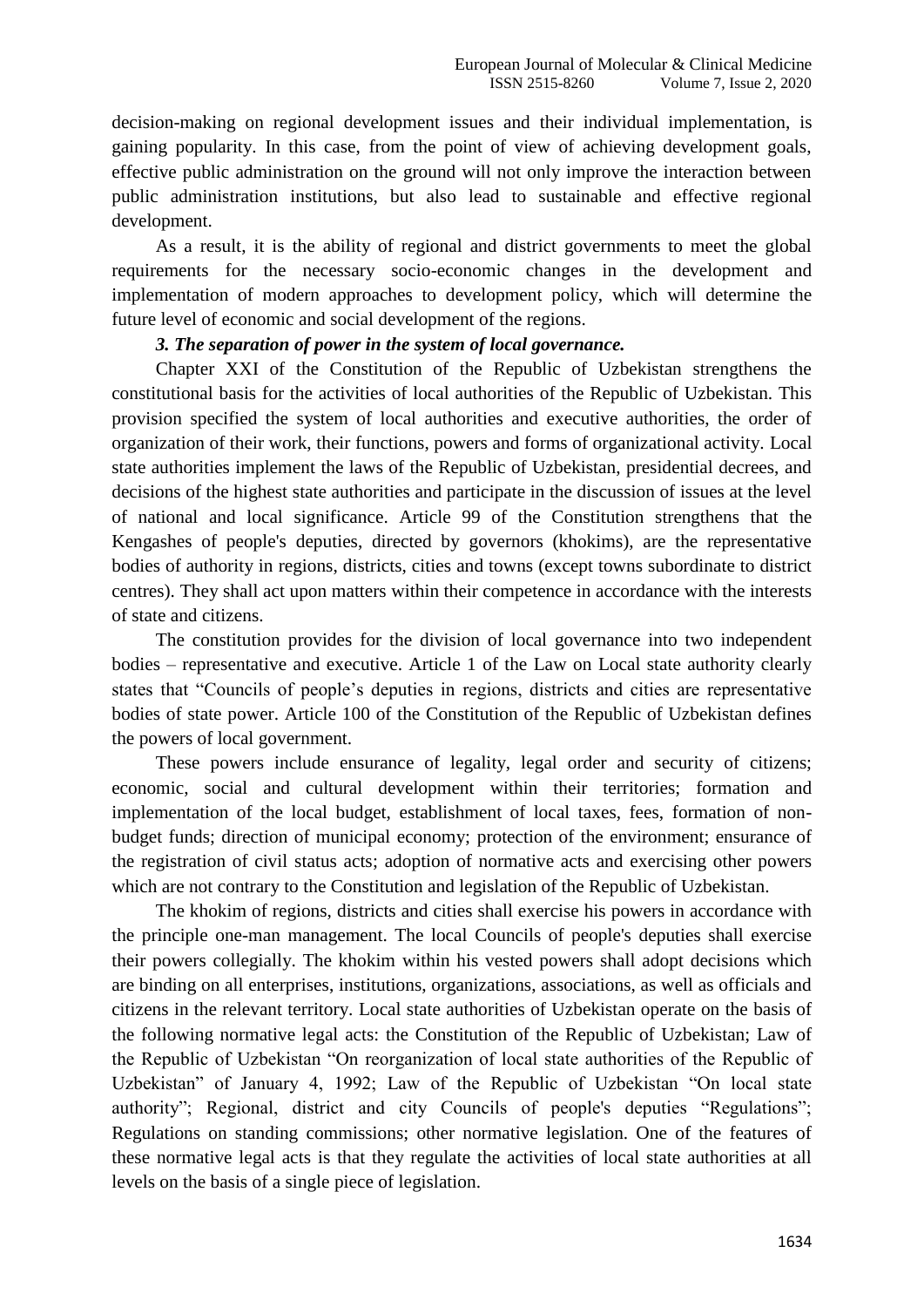The regional, district and city executive authorities operate under the direction of the khokim (governor). It consists of the governor's secretariat and subdivisions, which act as subdivisions in the designated area.

In accordance with the current legislation, the following administrative documents are prepared in the khokimiyat (governance office):

– decisions and orders of the khokim;

– decisions of regional, district and city Kengashes of people's deputies;

– assignments of the governor and his deputies;

Decisions and orders, resolutions of the Council of people's deputies, protocols of emergency meetings, service letters sent to higher organizations are signed by the regional, district and city khokimiyats. Hence, decisions and orders prepared by local executive bodies are considered mainly management decisions.

Regarding to the issue of improving the decision-making process in the representative and executive bodies, the head of our state said that: "However, no matter what obstacles and difficulties, how acute or urgent problems we face on our way, we do not have the right to make hasty decisions, to make ill-considered actions"<sup>2</sup>. Therefore, it is necessary to eliminate the existing shortcomings and further improve the adoption and implementation of decisions in public authorities and governance bodies. This means that the analysis of the decisionmaking process in the representative and executive bodies and improving its efficiency remains one of the most actual issues in our country today."

### *4. Constitutional model of deputy control in local governance***.**

It should be noted that local councils, in addition to adopting normative legal acts on the socio-economic, socio-cultural development of the regions, ensuring the implementation of legislation on the ground and addressing other issues within their competence, also carry out oversight activities. The oversight activities of local councils are also commonly referred to as deputy oversight.

In our opinion, deputy control is an organizational and legal activity aimed at observation and study of the implementation, determination existing obstacles of shortcomings of legislation in relevant territories and eliminating them by local councils and their bodies, permanent and temporary commissions, deputy groups of political parties, as well as local executive bodies of deputies and other officials. It should be noted that according to the analysis of the current legislation, the following forms of deputy control are currently used in local councils of people's deputies:

– study of the implementation of the current legislation by the executive authorities and its departments and divisions in the form of control;

– control over the budget, including the adoption of local budgets and consideration of reports about execution of them, as well as the establishment of rates of local taxes and other mandatory payments within the amounts established by law;

– hearing reports of the governor on the most important and topical issues of socio-economic development of the regions, as well as reports and information of other officials;

– sending parliamentary requests, as well as requests of deputy groups of political parties;

– approval of decisions of the governor, as well as annulment of decisions of the governor and the lower Council that do not comply with the laws of the Republic of Uzbekistan;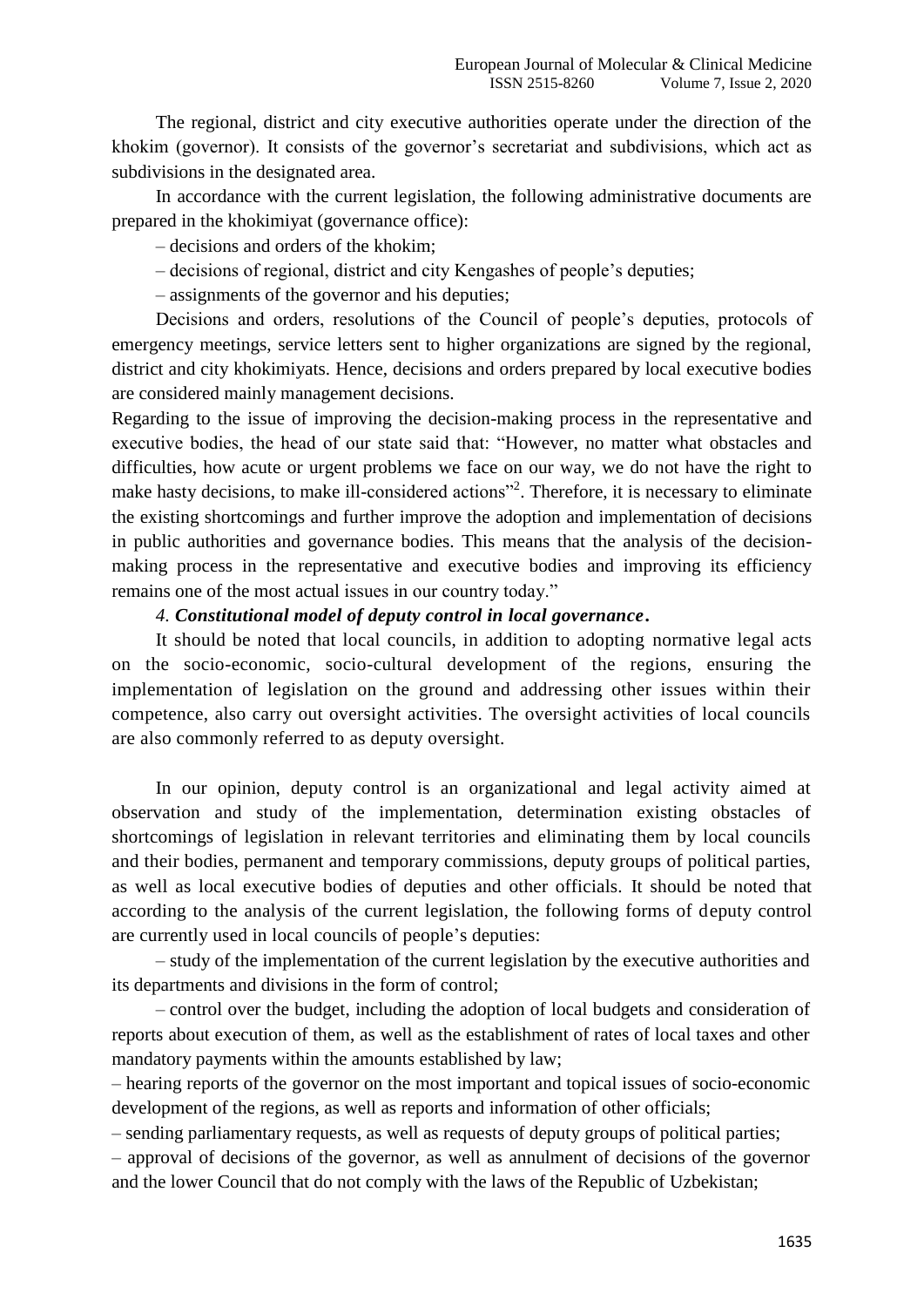– in most legal literature, the appointment of officials or their approval to the positions is also mentioned as one of the forms of deputy control. In our opinion, the main tasks of the Council and its standing commissions in monitoring the implementation of current legislation by local executive authorities and its departments are:

firstly, to identify the causes and conditions that hinder the execution of the legislation;

secondly, the development of proposals to eliminate errors and omissions in the implementation of legislation;

third, to identify the most topical regional problems and develop recommendations for their solution;

fourth, the practical application of information obtained on the results of conferences, roundtables and seminars held by the standing committees of the Council, as well as the consideration of citizens' appeals;

fifth, raising the level of legal knowledge and practical skills of deputies;

sixth, to increase the legal culture in the society.

Article 27 of the Budget Code of the Republic of Uzbekistan defines the powers of local councils in the field of budget, according to which local Councils of people's deputies: reviews and adopts the budget of the Republic of Karakalpakstan, local budgets of regions and Tashkent city, district and city budgets, on the recommendation of the Council of Ministers of the Republic of Karakalpakstan, and the governors of the regions and Tashkent city, district and city. It also reviews and approves quarterly reports on the implementation of local budgets in relevant period in accordance with the recommendations of governors. It should be noted that this provision of the Budget Code serves as a legal basis for Article 17 of the Law "On Local state authority" to determine the convening of Council sessions at least four times a year.

At the same time, the establishment of rates of local taxes and other mandatory payments within the limits established by the legislation can also be considered in the budgetary control of the Councils. According to Article 24 of the Law on Local State authority, local Kengashes of People's Deputies annul decisions of the governor and the lower Council that do not comply with the laws of the Republic of Uzbekistan.

However, we would like to note that the procedure of revocation of these documents, its mechanisms are not reflected in the legislation. That is, it is important to legally regulate issues such as who will announce the initiative to repeal the decisions of the governor, in what order, who will chair the session on its annulment. Candidate of legal sciences A.Dadasheva, in the process of legal research on this issue, also said that the unified organizational structure of the regional and district authorities does not seem reasonable in terms of the division of powers at the local level. The Law of the Republic of Uzbekistan "On Local State authority" does not reflect the division of responsibilities between different levels of government, which leads to the ambiguity of the concept of "who is responsible for what at different levels of executive power.

Because there are no clear norms or standards for decision-making and decisionmaking by executive bodies at all levels. She noted that this situation leads to bureaucracy in decision-making, which in turn leads to an ambiguous distribution of management responsibilities, the imposition of non-specific tasks on government officials and the loss of the ability to perform tasks properly.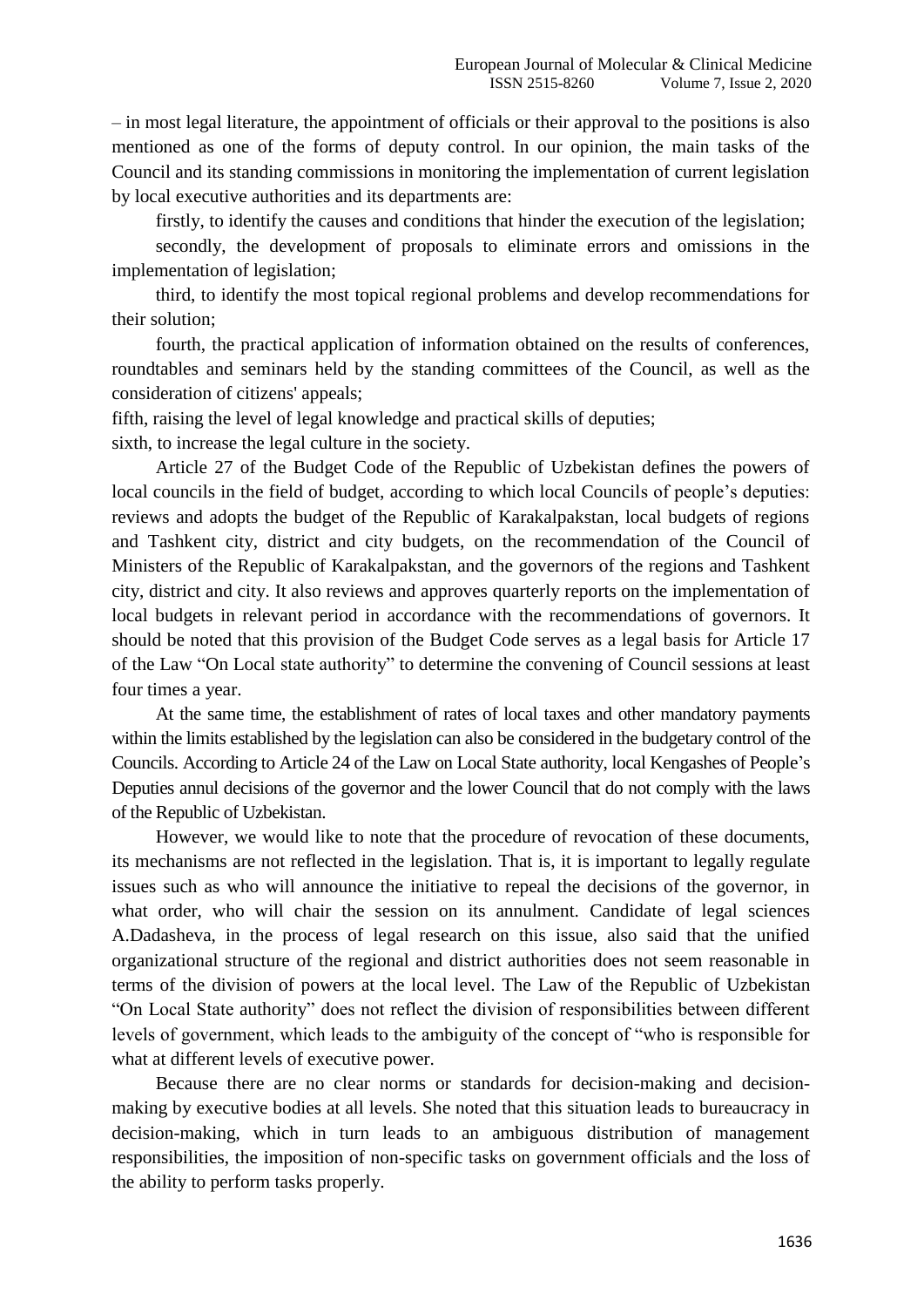## **5. Critical analysis of legislation.**

It is known, that the improvement of local state authority is directly related to the improvement of the activities of local councils. Currently, this issue only regulated by the "Standard procedure for monitoring the implementation of decisions of regional, district and city Councils of people's deputies and their standing committees by local state authorities and governance bodies" adopted by the Supporting Commission of the Senate on strengthening the activities of local representative bodies on May 30, 2014.

The analysis of the current legislation showed that there are a number of gaps in the legislation regulating the oversight activities of local councils:

Firstly, the Law on Local state authority and other legislation do not contain the mechanisms of exercising deputy control in local councils and norms providing for the legal consequences of deputy control;

Second, the legislation does not fully define the forms of deputy control, in particular, the mechanisms of sending and receiving responses to requests, and the timely response of officials to requests. Some heads of local executive authorities are negligent and inaction in considering the issues determined in the requests. As a result, the issues raised in the parliamentary requests at protecting the rights and interests of citizens are remaining unresolved;

Third, there are no organizational and legal procedures for hearing the reports of officials and the legal consequences of decisions made on them.

Nowadays, we can also observe a number of common shortcomings in the texts of the decisions of local councils of people's deputies. In particular, in many cases the name of the decision of the Council of people's deputies does not correspond to its content. When referring to normative legal acts in the texts of resolutions of the Council of people's deputies, their details – the date and number of adoption of the normative legal act are not specified in full.

The instructions in the decisions of the Council of people's deputies are given only for formality, so the instructions are not clear and understandable. Sometimes, the decisions of the Council of people's deputies do not specify the specific executors responsible for the implementation of this decision.

Another serious shortcoming is that the deadlines for the implementation of the tasks set out in the decisions of the Council of people's deputies, the persons responsible for ensuring the implementation of the tasks in these decisions are not defined.

In some cases, we observe the control over the execution of decisions of the Council of people's deputies is entrusted not to the standing committees or deputies of the Council of people's deputies, but to officials of the governor's administration or deputy governors – heads of relevant complexes.

Such shortcomings in the activities of the Councils of People's Deputies do not have a positive impact on the effectiveness of the work related to the implementation of the decisions of the Council of People's Deputies, nor on the activities of deputies.

It is known that the Law "On local state authority" determines that the Councils are regularly informed about the implementation of decisions at the session, taking into account the critical views and opinions of deputies at the sessions. Therefore, in the current situation, forms of establishing deputy control over the implementation of decisions are being